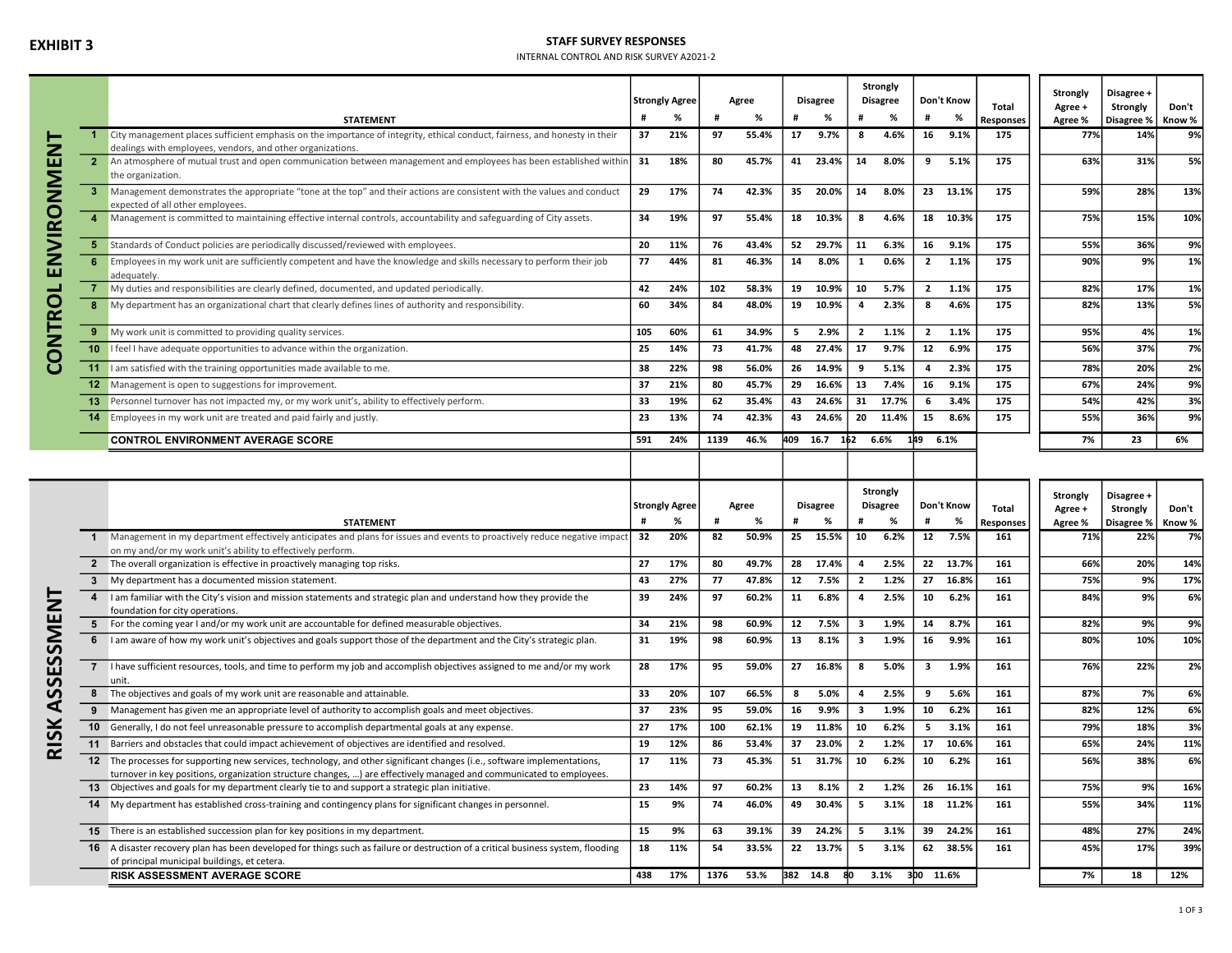### STAFF SURVEY RESPONSES

#### INTERNAL CONTROL AND RISK SURVEY A2021-2

|             |                | <b>STATEMENT</b>                                                                                                                                                                                                                                     |     | <b>Strongly Agree</b> |      | Agree |                | <b>Disagree</b> |                          | Strongly<br><b>Disagree</b> |    | Don't Know | Total            | <b>Strongly</b><br>Agree + | Disagree +<br>Strongly | Don't  |
|-------------|----------------|------------------------------------------------------------------------------------------------------------------------------------------------------------------------------------------------------------------------------------------------------|-----|-----------------------|------|-------|----------------|-----------------|--------------------------|-----------------------------|----|------------|------------------|----------------------------|------------------------|--------|
|             |                |                                                                                                                                                                                                                                                      |     | %                     |      | %     |                | %               |                          | %                           |    | %          | <b>Responses</b> | Agree %                    | Disagree %             | Know % |
|             |                | Directorate/department policies and procedures are formalized, easily accessible and communicated to employees.                                                                                                                                      | 24  | 16%                   | 91   | 59.1% | 21             | 13.6%           | 11                       | 7.1%                        |    | 4.5%       | 154              | 75%                        | 21%                    | 5%     |
|             |                | Policies and procedures for my department are adequate, reasonable, consistent, and enable employees to do their jobs<br>effectively.                                                                                                                | 23  | 15%                   | 93   | 60.4% |                | 17 11.0%        | 13                       | 8.4%                        | 8  | 5.2%       | 154              | 75%                        | 19%                    | 5%     |
| S.          |                | All procedures related to performing significant processes specific to my work unit are documented, kept up to date, and are<br>accessible to employees.                                                                                             | 24  | 16%                   | 84   | 54.5% | 25             | 16.2%           | q                        | 5.8%                        | 12 | 7.8%       | 154              | 70%                        | 22%                    | 8%     |
| ш           | $\overline{4}$ | There is someone designated in each department, work unit and/or at the directorate level to maintain policies and<br>procedures.                                                                                                                    | 21  | 14%                   | 69   | 44.8% | 21             | 13.6%           | -8                       | 5.2%                        |    | 35 22.7%   | 154              | 58%                        | 19%                    | 23%    |
|             |                | City-wide policies and procedures are clearly defined and easily accessible to employees.                                                                                                                                                            | 26  | 17%                   | 94   | 61.0% | 14             | 9.1%            | 5                        | 3.2%                        | 15 | 9.7%       | 154              | 78%                        | 12%                    | 10%    |
| 5           | 6              | Managerial employees in my department are sufficiently familiar with city-wide policies related to personnel management,<br>financial matters, and regulatory compliance, and use of information and technology.                                     | 28  | 18%                   | 84   | 54.5% | 14             | 9.1%            | 5.                       | 3.2%                        |    | 23 14.9%   | 154              | 73%                        | 12%                    | 15%    |
| ৰ<br>ᆜ<br>O |                | I am familiar with the City's Standard of Conduct policies including work standards and employee performance, behavioral<br>standards of conduct, conflict of interest, gifts, entertainment, and gratuities, and use of information and technology. | 31  | 20%                   | 109  | 70.8% | $\overline{ }$ | 4.5%            | 3                        | 1.9%                        | 4  | 2.6%       | 154              | 91%                        | 6%                     | 3%     |
| ≃           | 8              | Employees who break laws, rules, and regulations affecting the organization or steal City property will be caught.                                                                                                                                   | 39  | 25%                   | 83   | 53.9% | 9              | 5.8%            | $\overline{2}$           | 1.3%                        |    | 21 13.6%   | 154              | 79%                        | 7%                     | 14%    |
| る<br>〇      | 9              | Appropriate remedial actions taken by management in response to employees breaking laws/rules/regulations or theft of<br>City property.                                                                                                              | 28  | 18%                   | 71   | 46.1% | 14             | 9.1%            | 8                        | 5.2%                        |    | 33 21.4%   | 154              | 64%                        | 14%                    | 21%    |
| ပ           |                | 10 All City property and other assets in my area are adequately safeguarded from loss, waste, and theft.                                                                                                                                             | 30  | 19%                   | 97   | 63.0% | 12             | 7.8%            | $\overline{\mathbf{3}}$  | 1.9%                        |    | 12 7.8%    | 154              | 82%                        | 10%                    | 8%     |
|             |                | 11 Internal controls are sufficient to prevent fraud.                                                                                                                                                                                                | 29  | 19%                   | 80   | 51.9% | 9              | 5.8%            | $\overline{2}$           | 1.3%                        |    | 34 22.1%   | 154              | 71%                        | 7%                     | 22%    |
|             |                | 12 The effectiveness of internal controls is monitored.                                                                                                                                                                                              | 22  | 14%                   | 64   | 41.6% | 13             | 8.4%            | 3                        | 1.9%                        |    | 52 33.8%   | 154              | 56%                        | 10%                    | 34%    |
|             |                | 13 Employees are appropriately trained for general workplace safety and compliance with applicable regulatory requirements<br>for their job.                                                                                                         | 27  | 18%                   | 94   | 61.0% | 16             | 10.4%           | -5                       | 3.2%                        | 12 | 7.8%       | 154              | 79%                        | 14%                    | 8%     |
|             |                | 14 Electronic and hard copy files containing private and confidential information are properly protected and secured through<br>restricted access, appropriate training, and other methods.                                                          | 29  | 19%                   | 89   | 57.8% | $\overline{2}$ | 1.3%            | $\overline{\phantom{a}}$ | 1.3%                        |    | 32 20.8%   | 154              | 77%                        | 3%                     | 21%    |
|             |                | <b>CONTROL ACTIVITIES AVERAGE SCORE</b>                                                                                                                                                                                                              | 381 | 18%                   | 1202 | 55.8% | 194            | $9.0\%$         | 79                       | 3.7%                        |    | 300 13.9%  |                  | 73%                        | <b>13%</b>             | 14%    |

| Σ       |   | <b>STATEMENT</b>                                                                                                  |     | Strongly Agree |     | Agree |     | <b>Disagree</b> |    | Strongly<br><b>Disagree</b> |              | Don't Know | Total     | Strongly<br>Agree + | Disagree +<br>Strongly | Don't  |
|---------|---|-------------------------------------------------------------------------------------------------------------------|-----|----------------|-----|-------|-----|-----------------|----|-----------------------------|--------------|------------|-----------|---------------------|------------------------|--------|
|         |   |                                                                                                                   |     | %              |     | %     |     | %               |    | %                           |              |            | Responses | Agree %             | Disagree %             | Know % |
| g       |   | There is a way for me to provide recommendations for process improvement.                                         | 18  | 12%            | 85  | 56.3% | 21  | 13.9%           |    | 4.0%                        | 21           | 13.9%      | 151       | 68%                 | 18%                    | 14%    |
|         |   | The interaction between management and my work unit enables us to perform our jobs effectively.                   | 32  | 21%            | 88  | 58.3% | 17  | 11.3%           |    | 4.6%                        |              | 4.6%       | 151       | 79%                 | 16%                    | 5%     |
| ఱ<br>Z  | 3 | The communication across departmental boundaries within my department enables us to perform our jobs effectively. | 24  | 16%            | 72  | 47.7% | 28  | 18.5%           | 15 | 9.9%                        | 12           | 7.9%       | 151       | 64%                 | 28%                    | 8%     |
| O       |   | Management has clearly communicated to me the behavior that is expected of me.                                    | 37  | 25%            | 101 | 66.9% | 10  | 6.6%            |    | 1.3%                        |              | 0.7%       | 151       | 91%                 | 8%                     | 1%     |
| ┕       |   | Employees, management, and work groups cooperate to reach shared goals.                                           | 30  | 20%            | 84  | 55.6% | 25  | 16.6%           |    | 2.0%                        |              | 6.0%       | 151       | 75%                 | 19%                    | 6%     |
| ₫<br>=  |   | I am informed periodically of my work unit's actual performance relative to established objectives.               | 25  | 17%            | 86  | 57.0% | 30  | 19.9%           |    | 3.3%                        | 5.           | 3.3%       | 151       | 74%                 | 23%                    | 3%     |
| ≧<br>≃  |   | I have access to sufficient information to do my job.                                                             | 34  | 23%            | 105 | 69.5% | 10  | 6.6%            |    | $0.0\%$                     | $\mathbf{2}$ | 1.3%       | 151       | 92%                 | 7%                     | 1%     |
| O<br>п. |   | I know how to anonymously report suspected instances of employee misconduct or unethical/fraudulent activity.     | 18  | 12%            | 67  | 44.4% | 35  | 23.2%           | 13 | 8.6%                        | 18           | 11.9%      | 151       | 56%                 | 32%                    | 12%    |
|         |   | If I report wrongdoing to my supervisor, I am confident the wrongdoing will stop.                                 | 20  | 13%            | 66  | 43.7% | 34  | 22.5%           | 11 | 7.3%                        | 20           | 13.2%      | 151       | 57%                 | 30%                    | 13%    |
|         |   | Employees who report suspected improprieties are protected from reprisal.                                         | 16  | 11%            | 60  | 39.7% | 22  | 14.6%           | 12 | 7.9%                        |              | 41 27.2%   | 151       | 50%                 | 23%                    | 27%    |
|         |   | <b>INFORMATION &amp; COMMUNICATION AVG SCORE</b>                                                                  | 254 | 17%            | 814 | 53.%  | 232 | 15.%            |    | 4.9                         |              | 9.0%       |           | 7%                  | 2%                     | l 9%   |